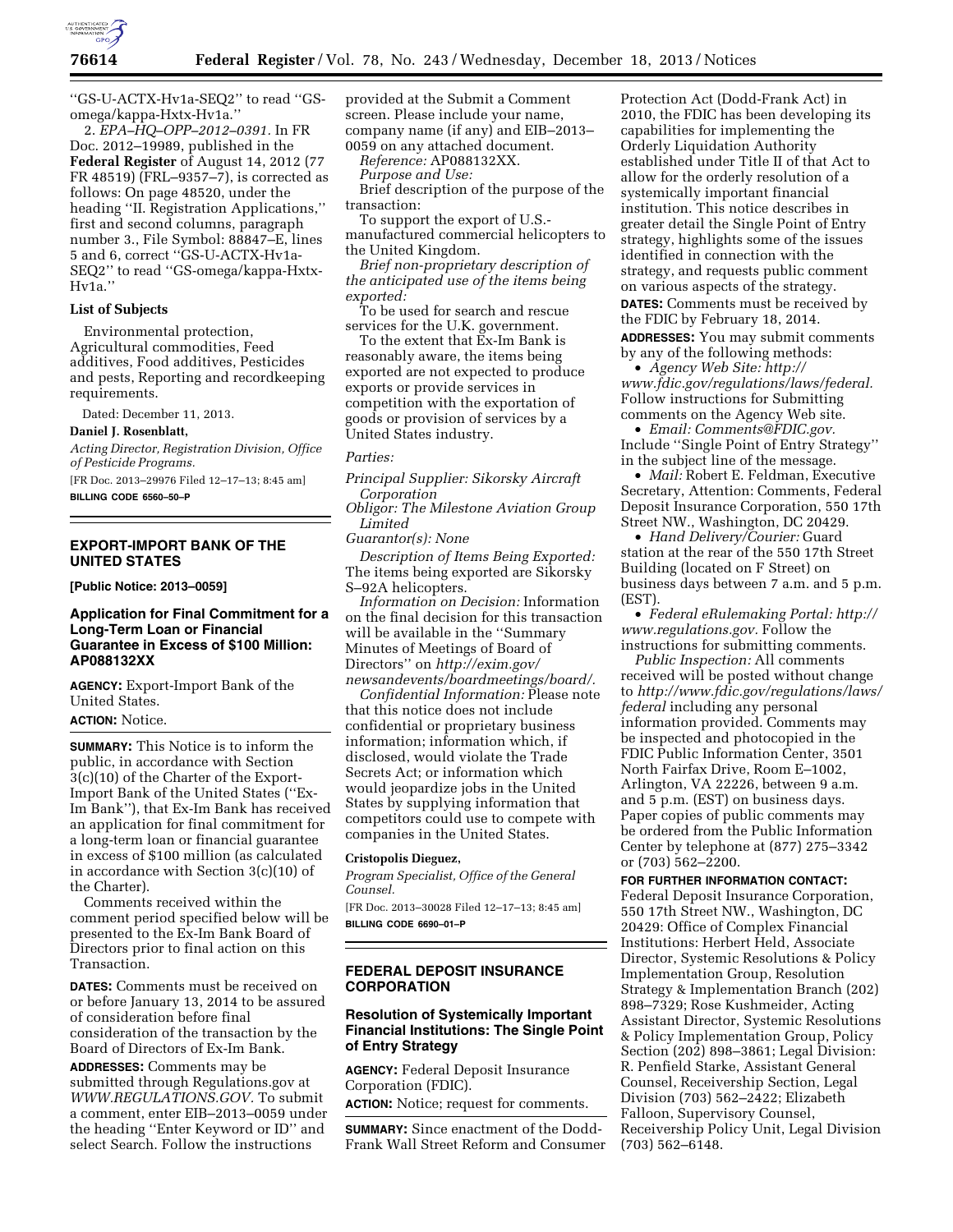## **SUPPLEMENTARY INFORMATION:**

#### **Background**

Since the passage of the Dodd-Frank Wall Street Reform and Consumer Protection Act (Dodd-Frank Act) the FDIC has been developing its capability for resolving systemically important financial institutions (SIFIs). The Orderly Liquidation Authority (OLA) set out in Title II of the Dodd-Frank Act provides the FDIC with the ability to resolve such firms when bankruptcy would have serious adverse effects on financial stability in the United States. After consultation with public and private sector stakeholders, the FDIC has been developing what has become known as the Single Point of Entry (SPOE) strategy to implement its Authority. The purpose of this document is to provide greater detail on the SPOE strategy and to highlight issues that have been identified during the development of this strategy. We are seeking comment on this strategy and these issues to assist the FDIC in implementing its OLA responsibilities.

The financial crisis that began in late 2007 demonstrated the lack of sufficient resolution planning on the part of market participants. In the absence of adequate and credible resolution plans on the part of global systemically important financial institutions (G– SIFIs), the financial crisis highlighted deficiencies in existing U.S. financial institution resolution regime as well the complexity of the international structures of G–SIFIs. At that time, the FDIC's receivership authorities were limited to federally insured banks and thrift institutions. The lack of authority to place a holding company or affiliates of an insured depository institution (IDI) or any other non-bank financial company into an FDIC receivership to avoid systemic consequences limited policymakers' options, leaving them with the poor choice of bail-outs or disorderly bankruptcy. In the aftermath of the crisis, Congress enacted the Dodd-Frank Act in July 2010.

Title I and Title II of the Dodd-Frank Act provide significant new authorities to the FDIC and other regulators to address the failure of a SIFI. Title I requires all companies covered under it to prepare resolution plans, or ''living wills,'' to demonstrate how they would be resolved in a rapid and orderly manner under the Bankruptcy Code (or other applicable insolvency regime) in the event of material financial distress or failure. Although the statute makes clear that bankruptcy is the preferred resolution framework in the event of the failure of a SIFI, Congress recognized that a SIFI might not be resolvable

under bankruptcy without posing a systemic risk to the U.S. economy.

Title II, therefore, provides a back-up authority to place a SIFI into an FDIC receivership process if no viable privatesector alternative is available to prevent the default of the financial company and if a resolution through the bankruptcy process would have serious adverse effects on U.S. financial stability. Title II gives the FDIC new OLA that provides the tools necessary to ensure the rapid and orderly resolution of a covered financial company.

While the Dodd-Frank Act does not specify how a resolution should be structured, Title II clearly establishes certain policy goals. The FDIC must resolve the covered financial company in a manner that holds owners and management responsible for its failure accountable—in order to minimize moral hazard and promote market discipline—while maintaining the stability of the U.S. financial system. Creditors and shareholders must bear the losses of the financial company in accordance with statutory priorities and without imposing a cost on U.S. taxpayers.

In developing a resolution strategy the FDIC considered how it could overcome a number of impediments that must be addressed in any resolution. Key impediments are:

• Multiple Competing Insolvencies: Multiple jurisdictions, with the possibility of different insolvency frameworks, raise the risk of discontinuity of critical operations and uncertain outcomes;

• Global Cooperation: The risk that lack of cooperation could lead to ringfencing of assets or other outcomes that could exacerbate financial instability in the United States and/or loss of franchise value, as well as uncertainty in the markets;

• Operations and Interconnectedness: The risk that services provided by an affiliate or third party might be interrupted, or access to payment and clearing capabilities might be lost;

• Counterparty Actions: The risk that counterparty actions might create operational challenges for the company, leading to systemic market disruption or financial instability in the United States; and

• Funding and Liquidity: The risk of insufficient liquidity to maintain critical operations, which may arise from increased margin requirements, termination or inability to roll over short-term borrowings, loss of access to alternative sources of credit.

Additionally, the FDIC and the Federal Reserve issued Guidance in 2013 asking

SIFIs filing their second Resolution Plans to discuss strategies for overcoming these obstacles in those Plans. Addressing these impediments would facilitate resolution under the bankruptcy process and, if necessary, under a Title II process.

#### **The Single Point of Entry Strategy**

To implement its authority under Title II, the FDIC is developing the SPOE strategy. In choosing to focus on the SPOE strategy, the FDIC determined that the strategy would hold shareholders, debt holders and culpable management accountable for the failure of the firm. Importantly, it would also provide stability to financial markets by allowing vital linkages among the critical operating subsidiaries of the firm to remain intact and preserving the continuity of services between the firm and financial markets that are necessary for the uninterrupted operation of the payments and clearing systems, among other functions.

#### *Overview*

U.S. SIFIs generally are organized under a holding company structure with a top-tier parent and operating subsidiaries that comprise hundreds, or even thousands, of interconnected entities that span legal and regulatory jurisdictions across international borders and share funding and support services. Functions and core business lines often are not aligned with individual legal entity structures. Critical operations can cross legal entities and jurisdictions and funding is often dispersed among affiliates as need arises. These integrated structures make it very difficult to conduct an orderly resolution of one part of the company without triggering a costly collapse of the entire company and potentially transmitting adverse effects throughout the financial system. Additionally, it is the top-tier company that raises the equity capital of the institution and subsequently down-streams equity and some debt funding to its subsidiaries.

In resolving a failed or failing SIFI the FDIC seeks to promote market discipline by imposing losses on the shareholders and creditors of the top-tier holding company and removing culpable senior management without imposing cost on taxpayers. This would create a more stable financial system over the longer term. Additionally, the FDIC seeks to preserve financial stability by maintaining the critical services, operations and funding mechanisms conducted throughout the company's operating subsidiaries. The Dodd-Frank Act provides certain statutory authorities to the FDIC to effect an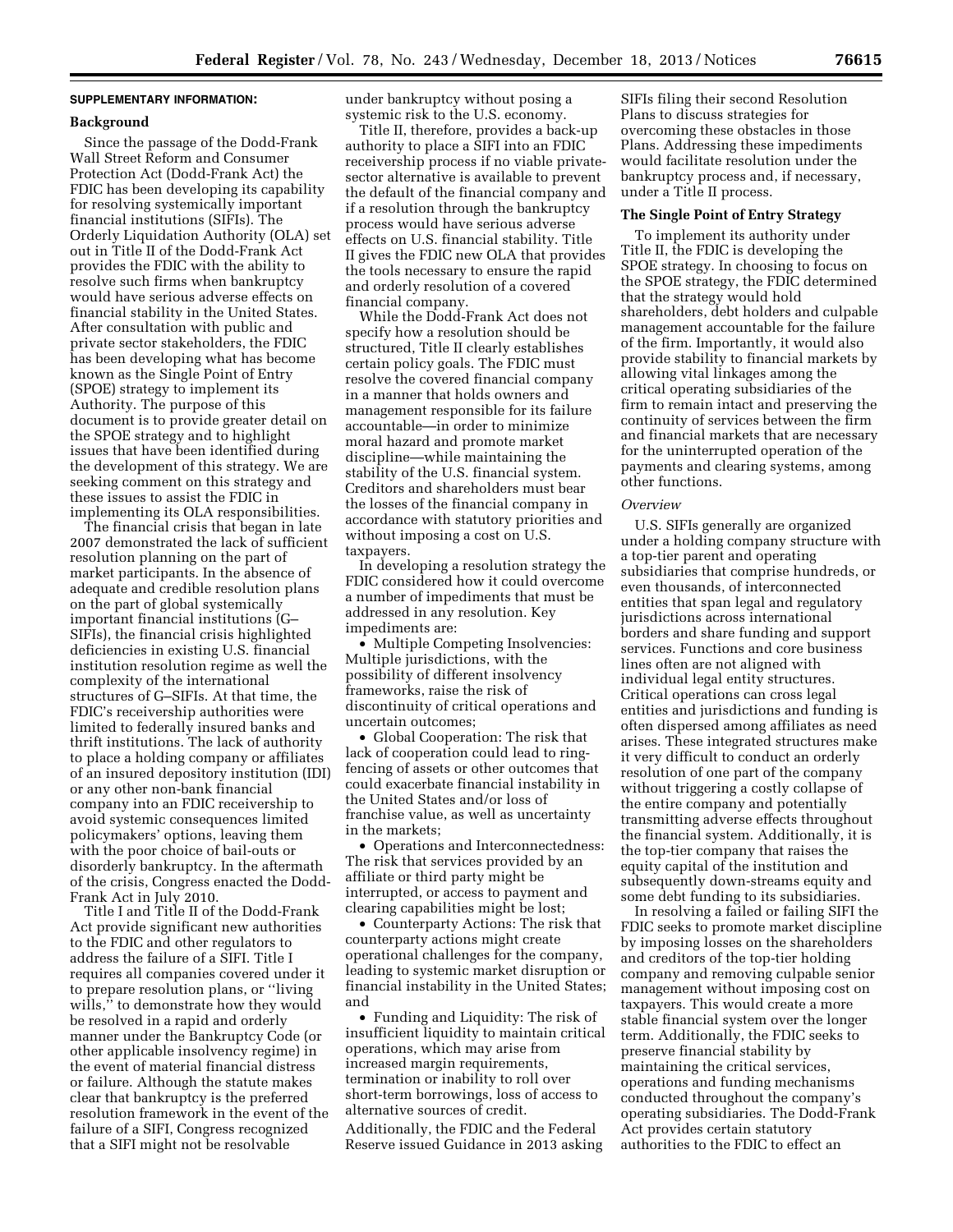orderly resolution. Included among these are the power to establish a bridge financial company and to establish the terms and conditions governing its management and operations, including appointment of the board of directors. Additionally, the FDIC may transfer assets and liabilities to the bridge

financial company without obtaining

consents or approvals. To implement the SPOE strategy the FDIC would be appointed receiver only of the top-tier U.S. holding company, and subsidiaries would remain open and continue operations. The FDIC would organize a bridge financial company, into which it would transfer assets from the receivership estate, primarily the covered financial company's investments in and loans to subsidiaries. Losses would be apportioned according to the order of statutory priority among the claims of the former equity holders and unsecured creditors, whose equity, subordinated debt and senior unsecured debt would remain in the receivership. Through a securities-for-claims exchange the claims of creditors in the receivership would be satisfied by issuance of securities representing debt and equity of the new holding company or holding companies (NewCo or NewCos). In this manner, debt in the failed company would be converted into equity that would serve to ensure that the new operations would be wellcapitalized.

The newly formed bridge financial company would continue to provide the holding company functions of the covered financial company. The company's subsidiaries would remain open and operating, allowing them to continue critical operations for the financial system and avoid the disruption that would otherwise accompany their closings, thus minimizing disruptions to the financial system and the risk of spillover effects to counterparties. Because these subsidiaries would remain open and operating as going concerns, and any obligations supporting subsidiaries' contracts would be transferred to the bridge financial company, counterparties to most of the financial company's derivative contracts would have no legal right to terminate and net out their contracts. Such action would prevent a disorderly termination of these contracts and a resulting fire sale of assets.

Under the Dodd-Frank Act, officers and directors responsible for the failure cannot be retained and would be replaced. The FDIC would appoint a board of directors and would nominate a new chief executive officer and other

key managers from the private sector to replace officers who have been removed. This new management team would run the bridge financial company under the FDIC's oversight during the first step of the process.

During the resolution process, measures would be taken to address the problems that led to the company's failure. These could include changes in the company's businesses, shrinking those businesses, breaking them into smaller entities, and/or liquidating certain subsidiaries or business lines or closing certain operations. The restructuring of the firm might result in one or more smaller companies that would be able to be resolved under bankruptcy without causing significant adverse effect to the U.S. economy.

The FDIC intends to maximize the use of private funding in a systemic resolution and expects the wellcapitalized bridge financial company and its subsidiaries to obtain funding from customary sources of liquidity in the private markets. The FDIC, however, realizes that market conditions could be such that private sources of funding might not be immediately available. If private-sector funding cannot be immediately obtained, the Dodd-Frank Act provides for an Orderly Liquidation Fund (OLF) to serve as a back-up source of liquidity support that would only be available on a fully secured basis. If needed at all, the FDIC could facilitate private-sector funding to the bridge financial company and its subsidiaries by providing guarantees backed by its authority to obtain funding through the OLF. Alternatively, funding could be secured directly from the OLF by issuing obligations backed by the assets of the bridge financial company. These obligations would only be issued in limited amounts for a brief transitional period in the initial phase of the resolution process and would be repaid promptly once access to private funding resumed.

If any OLF obligations are issued to obtain funding, they would be repaid during the orderly liquidation process. Ultimately OLF borrowings are to be repaid either from recoveries on the assets of the failed firm or, in the unlikely event of a loss on the collateralized borrowings, from assessments against the eligible financial companies.1 The law expressly prohibits taxpayer losses from the use of this Title II authority.

## *The Appointment of the FDIC as the Title II Receiver*

If a SIFI encounters severe financial distress, bankruptcy is the first option. Under Title I the objective is to have the SIFI produce a credible plan that would demonstrate how resolution under the Bankruptcy Code would not pose a systemic risk to the U.S. economy. A Title II resolution would only occur if a resolution under the Bankruptcy Code could not be implemented without serious adverse effects on financial stability in the United States.

Before a SIFI can be resolved under Title II, two-thirds of the Federal Reserve Board and the Board of Directors of the FDIC must make recommendations to the Secretary of the Treasury (Secretary) that include a determination that the company is in default or in danger of default, what effect a default would have on U.S. financial stability, and what serious adverse effect proceeding under the Bankruptcy Code would have.2 With the recommendations and plan submitted by the Federal Reserve and the FDIC, the Secretary in consultation with the President would determine, among other things, whether the SIFI was in default or danger of default and that the failure and its resolution under bankruptcy would have a serious adverse effect on U.S. financial stability. If all conditions are met, a twenty-four hour judicial review process is initiated, if applicable.3 At the end of this period, absent adverse judicial action, the FDIC is appointed receiver, the bridge financial company would be chartered and a new board of directors and chief executive officer appointed.

## *Organization and Operation of the Bridge Financial Company*

Upon its appointment as receiver of the top-tier U.S. holding company of the covered financial company, the FDIC would adopt articles of association and bylaws and issue a charter for the bridge financial company. From a pre-screened pool of eligible candidates, the FDIC would establish the initial board of directors, including appointment of a

<sup>1</sup>The Dodd-Frank Act defines ''eligible financial companies'' as any bank holding company with total consolidated assets of \$50 billion or more and any nonbank financial company supervised by the Board of Governors of the Federal Reserve as a result of its designation by the Financial Stability Oversight Council.

<sup>2</sup>The SEC and the Federal Insurance Office are substituted for the FDIC if the company or its largest subsidiary is a broker/dealer or insurance company, respectively; the FDIC is also consulted in the determination process in these cases.

<sup>&</sup>lt;sup>3</sup> Subsequent to a determination, the Secretary would notify the board of directors of the covered financial company. If the board of directors does not consent to the appointment of the FDIC as receiver, the Secretary shall petition the court for an order authorizing the Secretary to appoint the FDIC as receiver.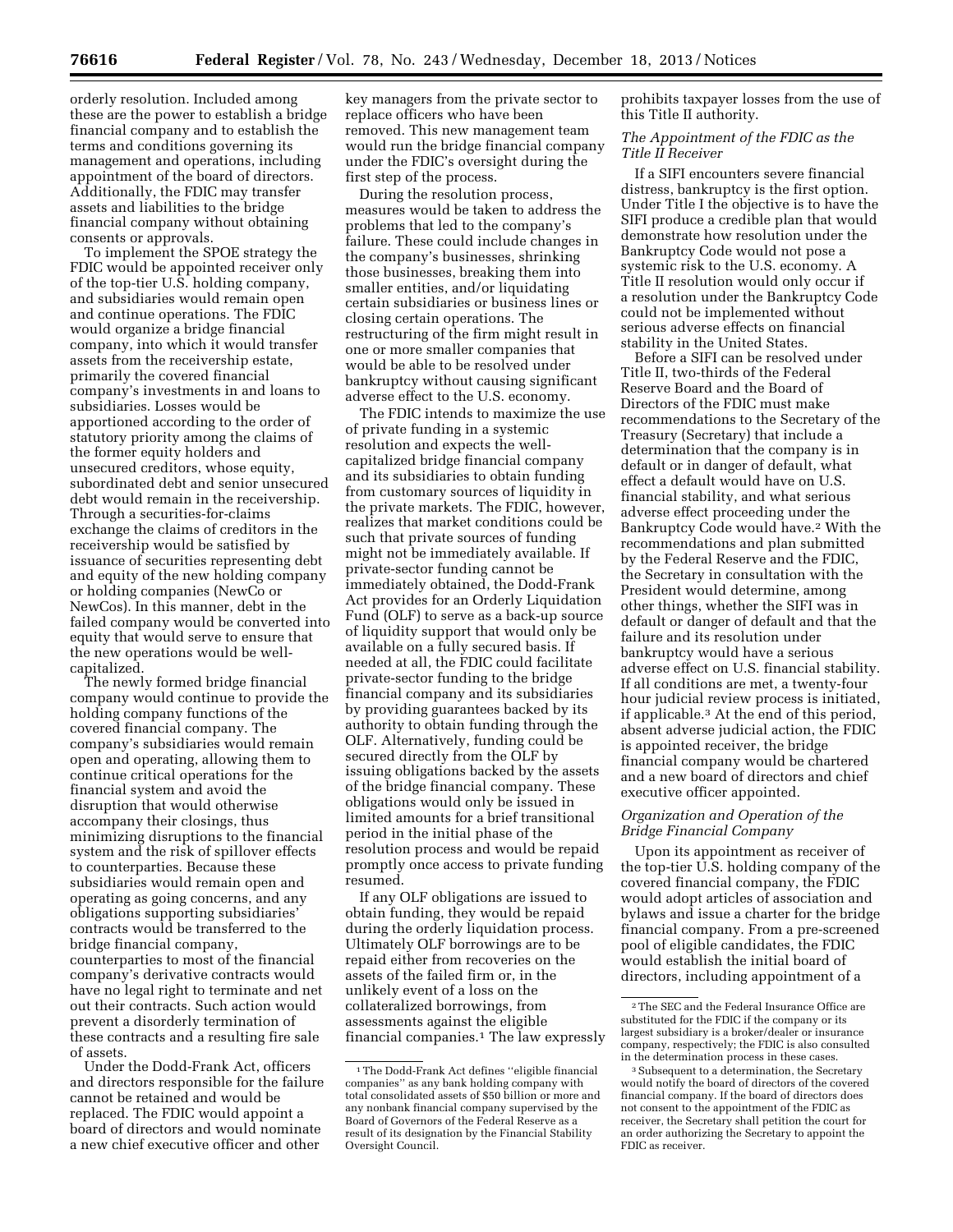chairman of the board. At its initial meeting the board of directors would appoint a chief executive officer of the bridge financial company based upon the nomination of candidates that have been vetted and screened by the FDIC. Other experienced senior management, including a chief financial officer and chief risk officer, also would be promptly named.

In connection with the formation of the bridge financial company, the FDIC would require the company to enter into an initial operating agreement that would require certain actions, including, without limitation: (1) Review of risk management policies and practices of the covered financial company to determine the cause(s) of failure and to develop and implement a plan to mitigate risks identified in that review; (2) preparation and delivery to the FDIC of a business plan for the bridge financial company, including asset disposition strategies that would maximize recoveries and avoid fire sales of assets; (3) completion of a review of pre-failure management practices of all key businesses and operations; (4) preparation of a capital, liquidity and funding plan consistent with the terms of any mandatory repayment plan and the capital and liquidity requirements established by the appropriate federal banking agency or other primary financial regulatory agency; (5) retention of accounting and valuation consultants and professionals acceptable to the FDIC, and completion of audited financial statements and valuation work necessary to execute the securities-forclaims exchange; and (6) preparation of a plan for the restructuring of the bridge financial company, including divestiture of certain assets, businesses or subsidiaries that would lead to the emerging company or companies being resolvable under the Bankruptcy Code without the risk of serious adverse effects on financial stability in the United States. The initial operating agreement would establish time frames for the completion and implementation of the plans described above.

Day-to-day management of the company would continue to be supervised by the officers and directors of the bridge financial company. The FDIC expects that the bridge financial company would retain most of the employees in order to maintain the appropriate skills and expertise to operate the businesses and most employees of subsidiaries and affiliates would be unaffected. As required by the statute, the FDIC would identify and remove management of the covered financial company who were responsible for its failed condition.

Additionally, the statute requires that compensation be recouped from any current or former senior executive or director substantially responsible for the failure of the company.

The FDIC would retain control over certain high-level key matters of the bridge financial company's governance, including approval rights for any issuance of stock; amendments or modifications of the articles or bylaws; capital transactions in excess of established thresholds; asset transfers or sales in excess of established thresholds; merger, consolidation or reorganization of the bridge financial company; any changes in directors of the bridge financial company (with the FDIC retaining the right to remove, at its discretion, any or all directors); any distribution of dividends; any equitybased compensation plans; the designation of the valuation experts; and the termination and replacement of the bridge financial company's independent accounting firm. Additional controls may be imposed by the FDIC as appropriate.

## *Funding the Bridge Financial Company*

It is anticipated that funding the bridge financial company would initially be the top priority for its new management. In raising new funds the bridge would have some substantial advantages over its predecessor. The bridge financial company would have a strong balance sheet with assets significantly greater than liabilities since unsecured debt obligations would be left as claims in the receivership while all assets will be transferred. As a result, the FDIC expects the bridge financial company and its subsidiaries to be in a position to borrow from customary sources in the private markets in order to meet liquidity needs. Such funding would be preferred even if the associated fees and interest expenses would be greater than the costs associated with advances obtained through the OLF.

If the customary sources of funding are not immediately available, the FDIC might provide guarantees or temporary secured advances from the OLF to the bridge financial company soon after its formation. Once the customary sources of funding are reestablished and private market funding can be accessed, OLF monies would be repaid. The FDIC expects that OLF monies would only be used for a brief transitional period, in limited amounts with the specific objective of discontinuing their use as soon as possible.

All advances would be fully secured through the pledge of the assets of the bridge financial company and its

subsidiaries. If the assets of the bridge financial company, its subsidiaries, and the receivership are insufficient to repay fully the OLF through the proceeds generated by a sale or refinancing of bridge financial company assets, the receiver would impose risk-based assessments on eligible financial companies to ensure that any obligations issued by the FDIC to the Secretary are repaid without loss to the taxpayer.

The Dodd-Frank Act capped the amount of OLF funds that can be used in a resolution by the maximum obligation limitation. Upon placement into a Title II resolution this amount would equal 10 percent of the total consolidated assets of the covered financial company based on the most recent financial statements available. If any OLF funds are used beyond the initial thirty (30) day period or in excess of the initial maximum obligation limit, the FDIC must prepare a repayment plan.4 This mandatory repayment plan would provide a schedule for the repayment of all such obligations, with interest, at the rate set by the Secretary. Such rate would be at a premium over the average interest rates on an index of corporate obligations of comparable maturities. After a preliminary valuation of the assets and preparation of the mandatory repayment plan, the maximum obligation limit would change to 90 percent of the fair value of the total consolidated assets available for repayment.

## *Claims Determination and the Capitalization Process*

The FDIC is required by the Dodd-Frank Act to conduct an administrative claims process to determine claims against the covered financial company left in receivership, including the amount and priority of allowed claims. Once a valuation of the bridge financial company's assets and the administrative claims process are completed, creditors' claims would be paid through a securities-for-claims exchange.

#### Claims Determination

The Dodd-Frank Act established a priority of claims that would apply to all claims left in the receivership.

<sup>4</sup>The FDIC would prepare a mandatory repayment plan after its appointment as receiver of the covered financial company, but in no event later than thirty (30) days after such date. The FDIC would work with the Secretary to finalize the plan and would submit a copy of the plan to Congress. The mandatory repayment plan would describe the anticipated amount of the obligations issued by the FDIC to the Secretary in order to borrow monies from the OLF subject to the maximum obligation limitation as well as the anticipated cost of any guarantees issued by the FDIC.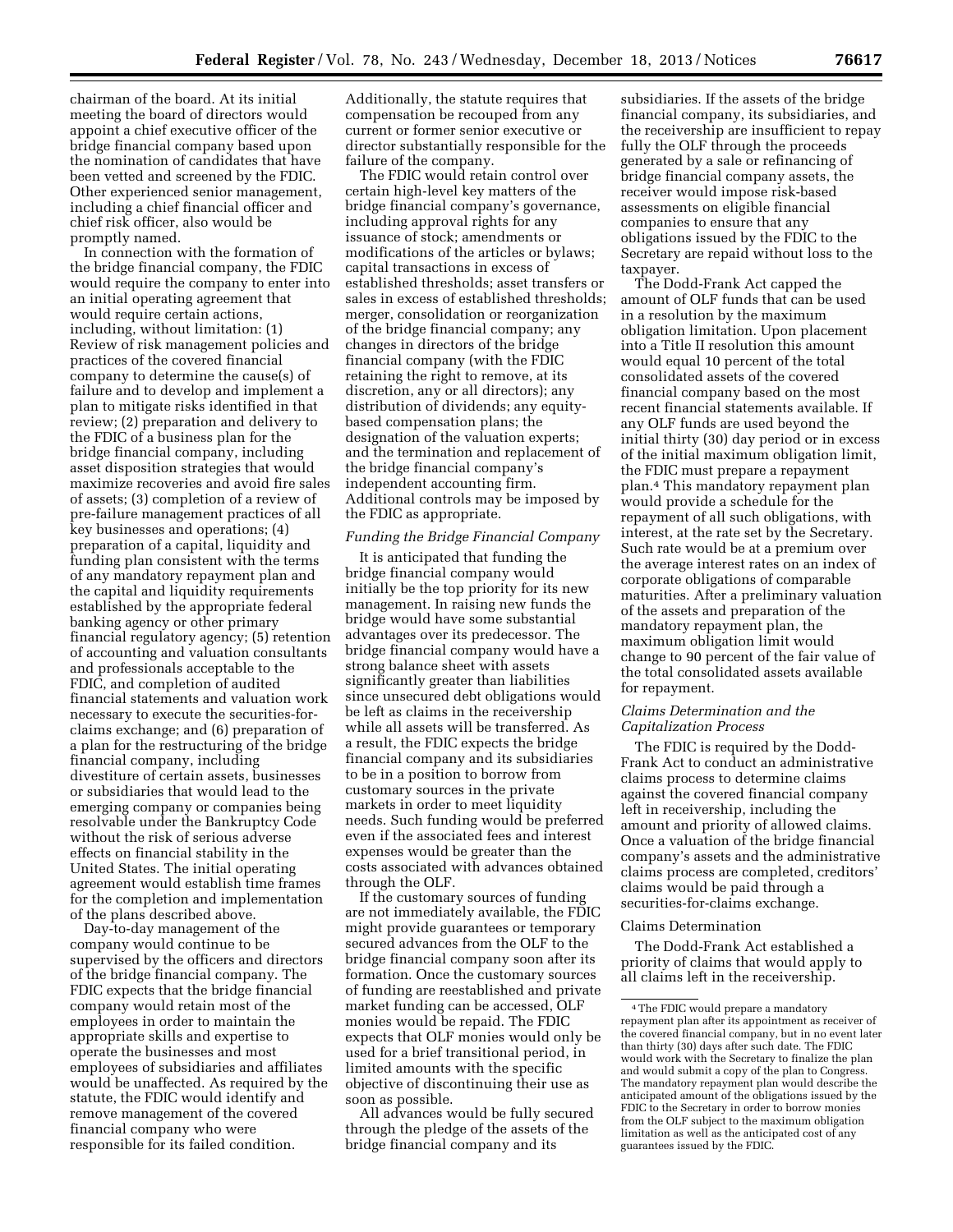Following the statutory priority of claims, the administrative expenses of the receiver shall be paid first, any amounts owed to the United States next, then certain limited employee salary and benefit claims, other general or senior unsecured creditor claims, subordinated debt holder claims, wage and benefit claims of senior officers and directors, and finally, shareholder claims. Allowable claims against the receivership would be made pro rata to claimants in each class to the extent that assets in the receivership estate are available following payments to all prior senior classes of claims. Liabilities transferred to the bridge financial company as an on-going institution would be paid in the ordinary course of business.

Certain claims of the holding company would be transferred to the bridge financial company to facilitate its operation and to mitigate systemic risk. For instance, obligations of vendors providing essential services would be assumed by the bridge financial company in order to keep day-to-day operations running smoothly. Such an action would be analogous to the ''firstday'' orders in bankruptcy where the bankruptcy court approves payment of pre-petition amounts due to certain vendors whose goods or services are critical to the debtor's operations during the bankruptcy process. The transfer would also likely include secured claims of the holding company because the transfer of fully secured liabilities with the related collateral would not diminish the net value of the assets in the receivership and would avoid any systemic risk effects from the immediate liquidation of the collateral. The FDIC expects shareholders' equity, subordinated debt and a substantial portion of the unsecured liabilities of the holding company—with the exception of essential vendors' claims to remain as claims against the receivership.

In general the FDIC is to treat creditors of the receivership within the same class and priority of claim in a similar manner. The Dodd-Frank Act, however, allows the FDIC a limited ability to treat similarly situated creditors differently. Any transfer of liabilities from the receivership to the bridge financial company that has a disparate impact upon similarly situated creditors would only be made if such a transfer would maximize the return to those creditors left in the receivership and if such action is necessary to initiate and continue operations essential to the bridge financial company.

Although the consent of creditors of the receivership is not required in connection with any disparate treatment, all creditors must receive at least the amount that they would have received if the FDIC had not been appointed as receiver and the company had been liquidated under Chapter 7 of the Bankruptcy Code or other applicable insolvency regime. Further, any transfer of liabilities that involves disparate treatment would require the determination by the Board of Directors of the FDIC that it is necessary and lawful, and the identity of creditors that have received additional payments and the amount of any additional payments made to them must be reported to Congress. The FDIC expects that disparate treatment of creditors would occur only in very limited circumstances and has, by regulation, expressly limited its discretion to treat similarly situated creditors differently.<sup>5</sup>

Similar to the bankruptcy process, for creditors left in the receivership, the FDIC must establish the claims bar date for the filing of claims; this date must not be earlier than ninety (90) days after the publication of the notice of appointment of the FDIC as receiver. With the exception of certain secured creditors whose process might be expedited, the receiver would have up to one hundred eighty (180) days to determine the status of a claim unless that determination period is extended by mutual agreement.6 A claimant can seek a de novo judicial determination of its claim in the event of an adverse determination by the FDIC. Such an action must be brought within sixty (60) days of the notice of disallowance.7 To the extent possible and consistent with the claims process mandated by the Dodd-Frank Act, the FDIC intends to adapt certain claims forms and practices applicable to a Chapter 11 proceeding under the Bankruptcy Code. For example, the proof of claim form would be derived from the standard proof of claim form used in a bankruptcy proceeding. The FDIC also expects to provide information regarding any covered financial company receivership

on an FDIC Web site, and would also establish a call center to handle public inquiries.

## Capitalization

In reorganization under the bankruptcy laws, creditors' claims are sometimes satisfied through the issuance of securities in the new company. Likewise, the SPOE strategy provides for the payment of creditors' claims in the receivership through the issuance of securities in a securities-forclaims exchange. This exchange involves the issuance and distribution of new debt, equity and, possibly, contingent securities—such as warrants or options—in NewCo (or NewCos) that will succeed the bridge financial company to the receiver. The receiver would then exchange the new debt and equity for the creditors' claims. This would provide value to creditors without resorting to a liquidation of assets. The warrants or options would protect creditors in lower priority classes, who have not received value, against the possibility of an undervaluation, thereby ensuring that the value of the failed company is distributed in accordance with the order of priority.

Prior to the exchange of securities for claims, the FDIC would approve the value of the bridge financial company. The valuation would be performed by independent experts, including investment bankers and accountants, selected by the board of directors of the bridge financial company. Selection of the bridge financial company's independent experts would require the approval of the FDIC, and the FDIC would engage its own experts to review the work of these firms and to provide a fairness opinion.

The valuation work would include, among other things, review and testing of models that had been used by the covered financial company before failure as well as establishing values for all assets and business lines. The valuation would provide a basis for establishing the capital and leverage ratios of the bridge financial company, as well as the amount of losses incurred by both the bridge financial company and the covered financial company in receivership. The valuation would also help to satisfy applicable SEC requirements for the registration or qualified exemption from registration of any securities issued in an exchange, in addition to other applicable reporting and disclosure obligations.

Due to the nature of the types of assets at the bridge financial company and the likelihood of market uncertainty regarding asset values, the valuation

<sup>5</sup>The FDIC has stated that it would not exercise its discretion to treat similarly situated creditors differently in a manner that would result in preferential treatment to holders of long-term senior debt (defined as unsecured debt with a term of longer than one year), subordinated debt, or equity holders. See 12 CFR 380.27.

<sup>6</sup>The FDIC would endeavor to determine the majority of claims (as measured by total dollar amount) within a shorter time frame.

<sup>7</sup>An expedited process is available to certain secured creditors in which the FDIC's determination must be made within ninety (90) days and any action for a judicial determination must be filed within thirty (30) days.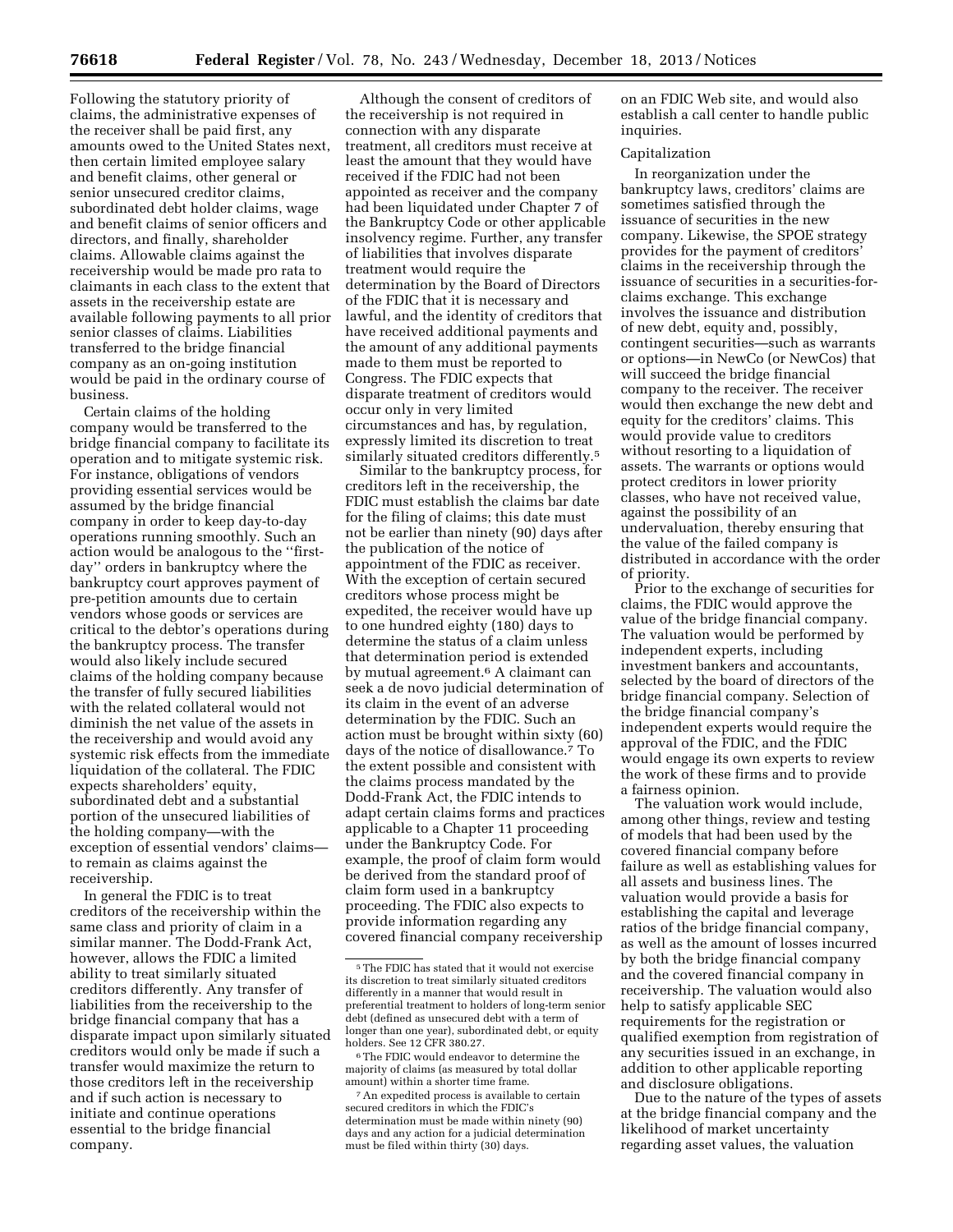process necessarily would yield a range of values for the bridge financial company. The FDIC would work with its consultants and advisors to establish an appropriate valuation within that range. Contingent value rights, such as warrants or options allowing the purchase of equity in NewCo (or NewCos) or other instruments, might be issued to enable claimants in impaired classes to recover value in the event that the approved valuation point underestimates the market value of the company. Such contingent securities would have limited durations and an option price that would provide a fair recovery in the event that the actual value of the company is other than the approved value. When the claims of creditors have been satisfied through this exchange, and upon compliance with all regulatory requirements, including the ability to meet or exceed regulatory capital requirements, the charter of the bridge financial company would terminate and the company would be converted to one or more state-chartered financial companies.8

The bridge financial company would issue audited financial statements as promptly as possible. The audited financial statements of the bridge financial company would be prepared

by a qualified independent public accounting firm in accordance with generally accepted accounting principles and applicable SEC requirements. The FDIC has consulted with the SEC regarding the accounting framework that should be applied in a Title II securities-for-claims exchange, and has determined that the ''fresh start model'' is the most appropriate accounting treatment to establish the new basis for financial reporting for the emerging company. The fresh start model requires the determination of a fair value measurement of the assets of the company, which represents the price at which each asset would be transferred between market participants at an established date. This is the accounting framework generally applied to companies emerging from bankruptcy under Chapter 11 of the Bankruptcy Code to determine their reorganization value and establish a new basis for financial reporting. The valuation and auditing processes would establish the value of financial instruments, including subordinated or convertible debt and common equity in NewCo (or NewCos) issued to creditors in satisfaction of their claims.

Figure 1 demonstrates the claims and capitalization process. In this hypothetical example, ABC Universal Holdings Inc. is placed into a Title II receivership following a loss on assets and subsequent liquidity run. Upon transfer of ABC's remaining assets and

certain liabilities into a bridge financial company a valuation is performed and the estimated losses in ABC are calculated to be \$140 billion–\$155 billion. The company's assets are then written down and losses apportioned to the claims of the shareholders and debt holders of ABC Universal Holdings Inc., which have been left in the receivership, according to the order of priority. In this example, shareholders and subordinated debt holders lose their entire respective claims of \$128 billion and \$15 billion. Additionally, unsecured debt holders lose \$12 billion of their \$120 billion in claims against the receivership.

In order to exit the bridge financial company, NewCo must meet or exceed all regulatory capital requirements. To do this, the unsecured creditors are given \$100 billion in equity, \$3 billion in subordinated debt, and \$5 billion in senior unsecured debt of NewCo. Additionally, call options, warrants, or other contingent claims are issued to compensate the unsecured debt holders for their remaining claims (\$12 billion). The former subordinated debt holders and equity holders of ABC Universal Holdings Inc. are also issued call options, warrants or other contingent value rights for their claims, which would not have any value until the unsecured claimants had been paid in full.

**BILLING CODE 6741–01–P** 

<sup>8</sup>The FDIC retains the discretion in appropriate circumstances to make cash payments to creditors with de minimis claims or for whom payment in the form of securities would present an unreasonable hardship.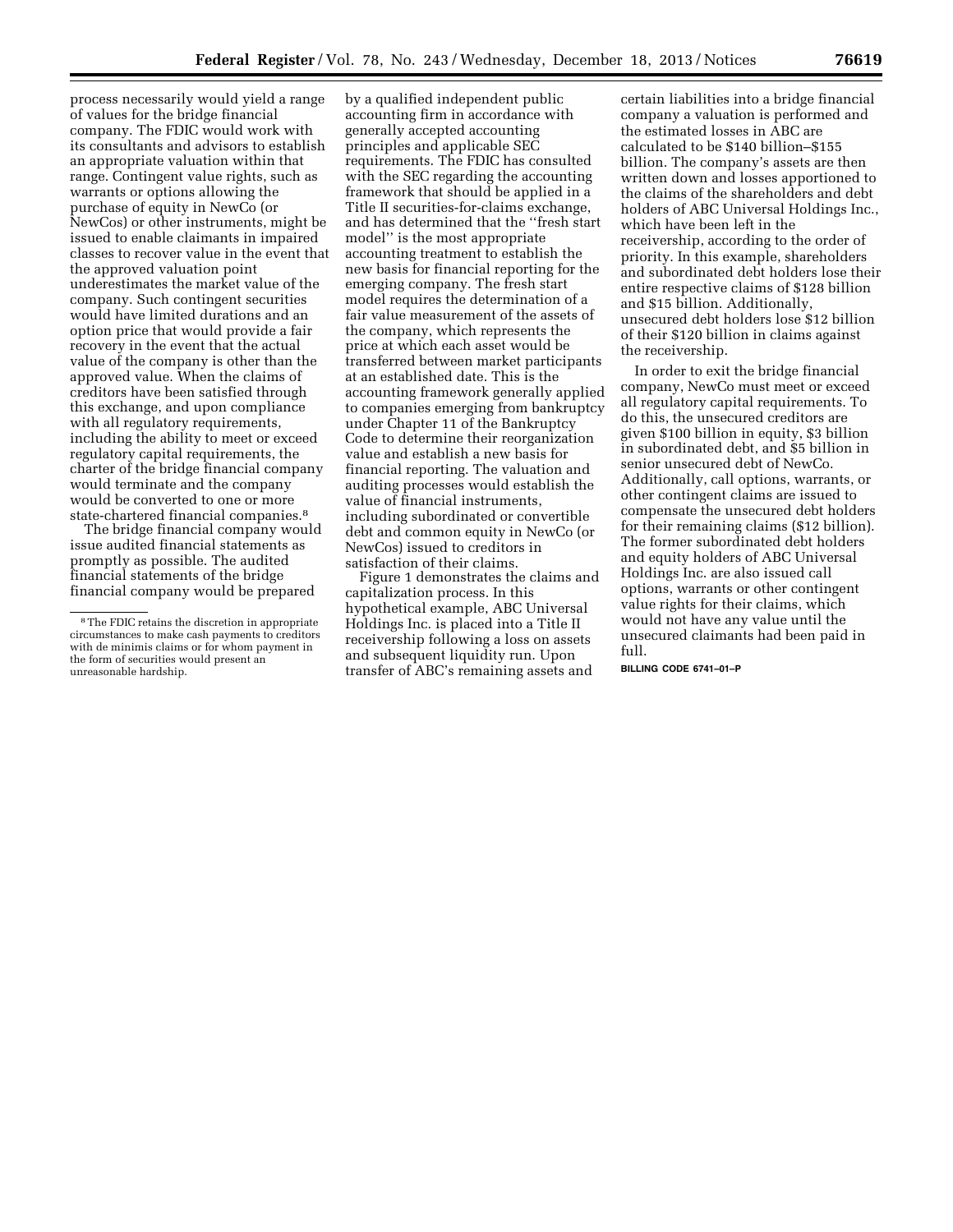## Figure 1

## Claims Waterfall

## $(SB)$



Ownership of securities in NewCo (or NewCos) would be subject to any applicable concentration limits and other restrictions or requirements under U.S. banking and securities laws and other applicable restrictions, including for instance, cross-border change-ofcontrol issues. In addition, the FDIC may determine to pay claims in cash or deposit securities into a trust for prompt liquidation for those portions of certain creditors' claims that would result in the creditors owning more than 4.9 percent of the issued and outstanding common voting securities of NewCo (or NewCos).

## *Restructuring and the Emergence of NewCo (or NewCos)*

The FDIC's goal is to limit the time during which the failed covered financial company is under public control and expects the bridge financial company to be ready to execute its securities-for-claims exchange within six to nine months. Execution of this exchange would result in termination of the bridge financial company's charter and establishment of NewCo (or NewCos).

The termination of the bridge financial company would only occur once it is clear that a plan for restructuring, which can be enforced, has been approved by the FDIC, and that NewCo (or NewCos) would meet or exceed regulatory capital requirements. This would ensure that NewCo (or NewCos) would not pose systemic risk to the financial system and would lead to NewCo (or NewCos) being resolvable under the Bankruptcy Code. This might be accomplished either through reorganizing, restructuring or divesting subsidiaries of the company.

This process would result in the operations and legal entity structure of the company being more closely aligned and the company might become smaller and less complex. In addition, the restructuring might result in the company being divided into several companies or parts of entities being sold to third parties. This process would be

facilitated to the extent the former company's Title I process was effective in mitigating obstacles and addressing impediments to resolvability under the Bankruptcy Code.

Before terminating the bridge financial company and turning its operations over to the private sector, the FDIC would require the board of directors and management of the bridge financial company—as part of the initial operating agreement—to formulate a plan and a timeframe for restructuring that would make the company resolvable under the Bankruptcy Code. The board of directors and management of the company must stipulate that all of its successors would complete all requirements providing for divestiture, restructuring and reorganization of the company. The bridge financial company would also be required to prepare a new living will that meets all requirements, and that might include detailed project plans, with specified timeframes, to make NewCo (or NewCos) resolvable in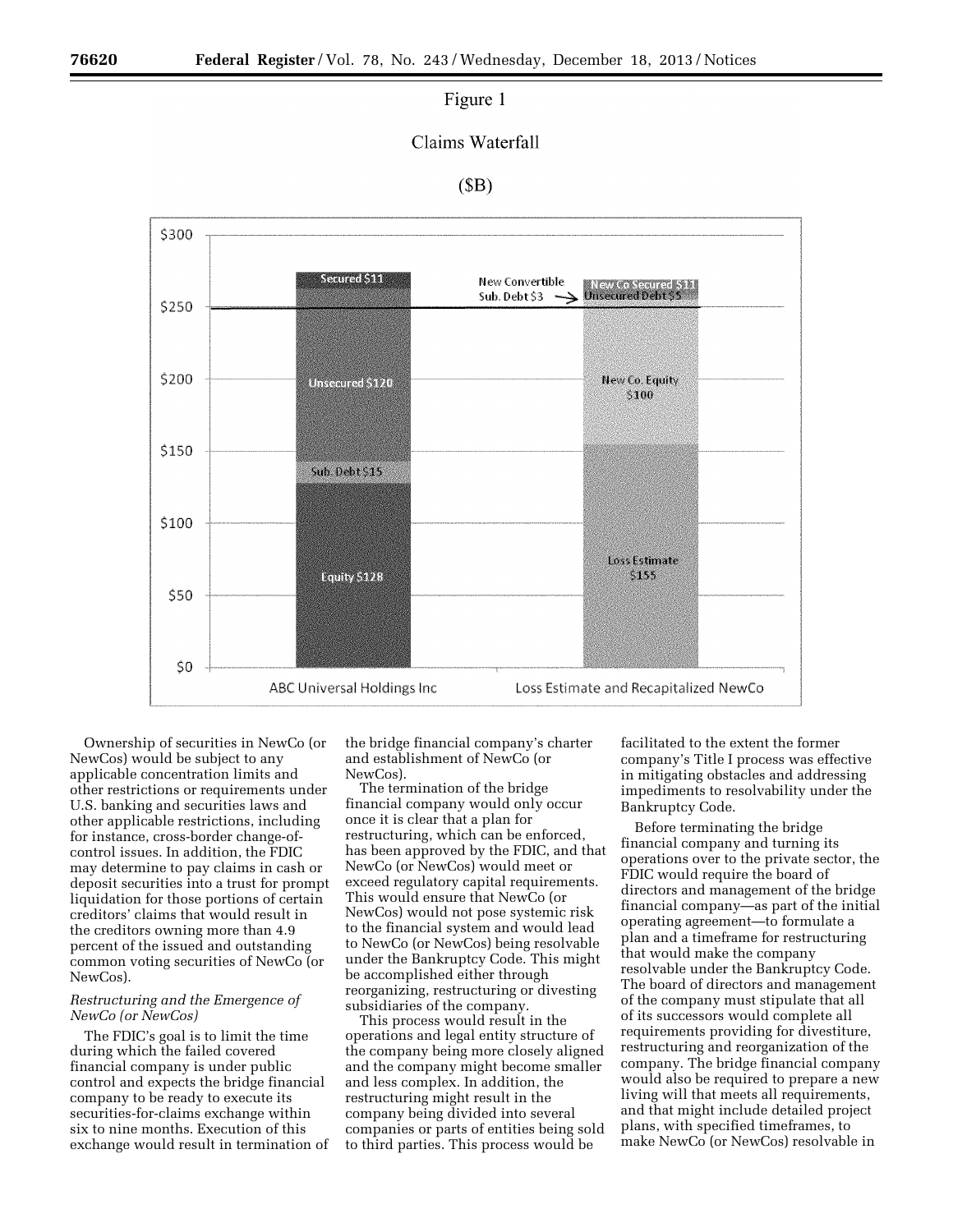bankruptcy.9 Finally, the board(s) of directors and management(s) of NewCo (or NewCos) would be expected to enter into an agreement (or agreements) with the company's (or companies') primary financial regulatory agency to continue the plan for restructuring developed as part of the initial operating agreement as a condition for approval of its (their) holding company application(s).

Figure 2 demonstrates the FDIC's anticipated time line for the resolution of a SIFI under Title II authorities. As the figure shows, pre-failure resolution planning will be critical, including the information obtained as a result of the review of the Title I plans. The window between imminent failure and placement into a Title II receivership would be very short and the FDIC anticipates having the bridge financial company ready to be terminated 180– 270 days following its chartering, subject to the conditions described above.

# Figure 2

# Timeline of a Title II Resolution

|                                 |                                                                                                                                                                                                           | Pre-<br>failure | <b>Determination, Appointment</b><br>and Bridge Period          | Post<br>Recap |
|---------------------------------|-----------------------------------------------------------------------------------------------------------------------------------------------------------------------------------------------------------|-----------------|-----------------------------------------------------------------|---------------|
| Phase                           | <b>Activity</b>                                                                                                                                                                                           | Ongoing         | Day<br>180<br>$-5$ $-2$ $-1$ 0 30<br>120 150<br>90<br>60<br>270 | Ongoing       |
| Resolution<br>Planning          | Resolution plan review; Title II planning<br><b>Rollevaluation</b>                                                                                                                                        |                 |                                                                 |               |
| <b>Determination</b>            | FDIC board case / Orderly Liquidation Plan<br>Joint recommendation to UST Secretary (3 key process)<br>UST Secretary determination (with the President)<br>Judicial review (if applicable)                |                 | Failure                                                         |               |
| <b>Appointment</b>              | Receiver appointed; bridge chartered; board/CEO appointed                                                                                                                                                 |                 |                                                                 |               |
| Bridge /<br><b>Receivership</b> | Remove management responsible for failure (immediate/ongoing)<br><b>Operating agreement effective</b><br><b>Claims class determination</b>                                                                |                 |                                                                 |               |
|                                 | <b>Claims</b> bar<br>Valuation / prepare new financials / fairness opinion                                                                                                                                |                 | Recapitalizatio                                                 |               |
|                                 | Recapitalization & business / capital / liquidity plans approved<br>Issue new securities / terminate bridge<br>Agreement to Continue Restructuring Plan/ Approval of NewCo<br>(or NewCos) BHC Application |                 |                                                                 |               |
| Post-Bridge                     | Restructuring / divestiture complete; resolvable in bankruptcy                                                                                                                                            |                 |                                                                 |               |

#### **BILLING CODE 6741–01–C**

## *Reporting*

The FDIC recognizes the importance of providing transparent reporting to the public, financial markets, Congress, and the international community. The FDIC intends to execute its resolution strategy in a manner consistent with these objectives.

The FDIC would provide the best available information regarding the financial condition of the bridge financial company to creditors of the covered financial company. The bridge financial company would comply with

all disclosure and reporting requirements under applicable securities laws, provided that if all standards cannot be met because audited financial statements are not available with respect to the bridge financial company, the FDIC would work with the SEC to set appropriate disclosure standards. The receiver of the covered financial company would also make appropriate disclosures. The FDIC and bridge financial company would provide reports and disclosures containing meaningful and useful

information to stakeholders in compliance with applicable standards.

The FDIC anticipates that the bridge financial company would retain the covered financial company's existing financial reporting systems, policies and procedures, unless the FDIC or other regulators of the covered financial company have identified material weaknesses in such systems, policies or procedures. The bridge financial company and its operating companies would be required to satisfy applicable regulatory reporting requirements, including the preparation of

<sup>9</sup>While NewCo (or NewCos) would no longer be systemic, it is still likely to fall under the

requirement to file a Title I plan due to having assets greater than \$50 billion.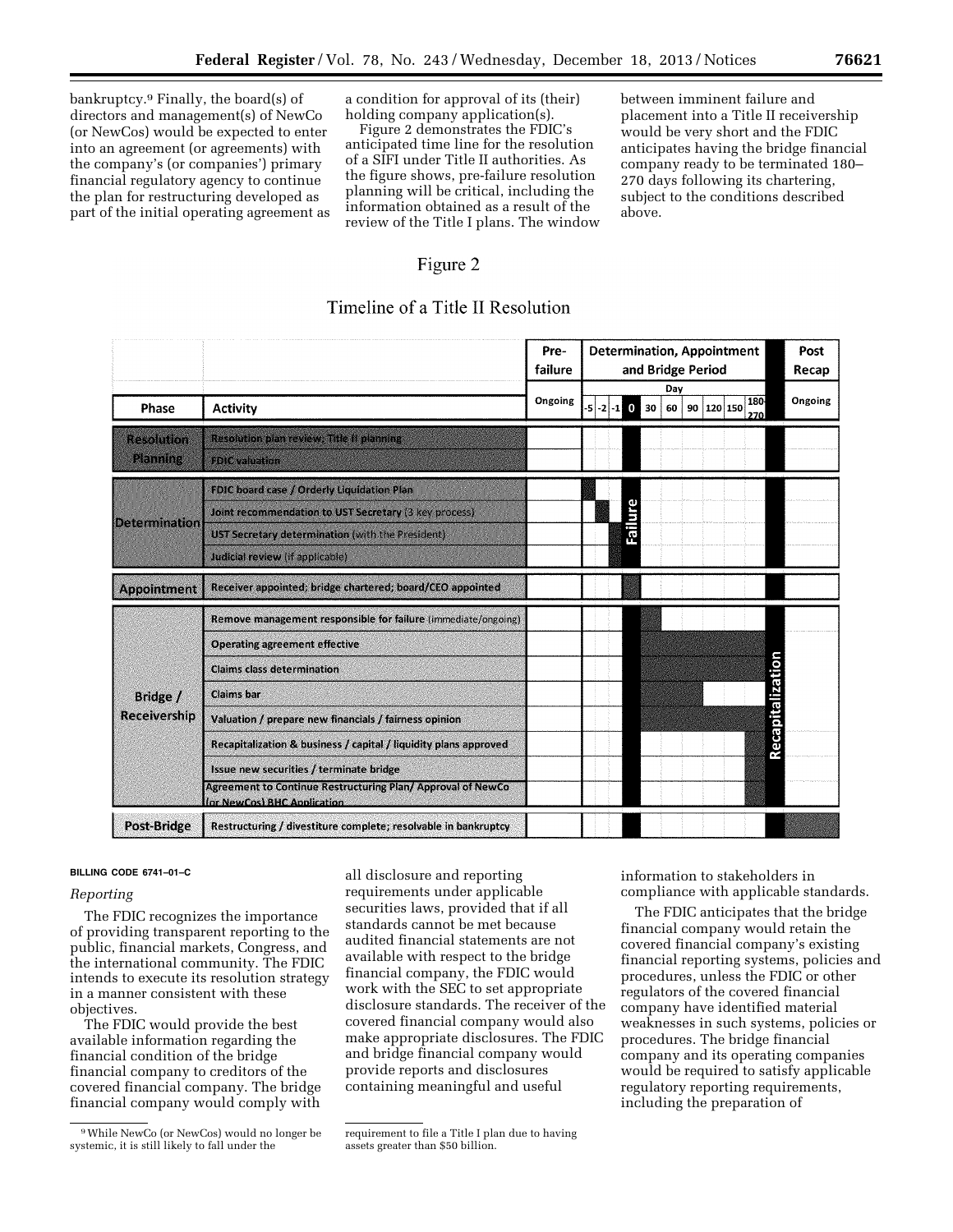consolidated reports of condition and income (call reports). The new board of directors would retain direct oversight over the financial reporting functions of the bridge financial company and would be responsible for engaging an independent accounting firm and overseeing the completion of audited consolidated financial statements of the bridge financial company as promptly as possible.

The FDIC would fully comply with the Dodd-Frank Act requirement that the FDIC, not later than sixty (60) days after its appointment as receiver for a covered financial company, file a report with the Senate and House banking committees. The FDIC's report must provide information on the financial condition of the covered financial company; describe the FDIC's plan for resolving the covered financial company and its actions taken to date; give reasons for using proceeds from the OLF for the receivership; project the costs of the orderly liquidation of the covered financial company; explain which claimants in the receivership have been treated differently from other similarly situated claimants and the amount of any additional payments; and explain any waivers of conflict of interest rules with regard to the FDIC's hiring of private sector persons who are providing services to the receivership of the covered financial company.

The FDIC anticipates making a public version of its Congressional report available on its Web site and providing necessary updates on at least a quarterly basis. In addition, if requested by Congress, the FDIC and the primary financial regulatory agency of the covered financial company will testify before Congress no later than thirty (30) days after the FDIC files its first report. The FDIC also anticipates that the bridge financial company or NewCo (or NewCos) would provide additional information to the public in connection with any issuance of securities, as previously discussed.

#### **Request for Comment**

To implement its authority under Title II, the FDIC is developing the SPOE strategy. In developing and refining this strategy to this point, the FDIC has engaged with numerous stakeholders and other interested parties to describe its plans for the use of the SPOE strategy and to seek reaction. During the course of this process, a number of issues have been identified that speak to the question of how a Title II resolution strategy can be most effective in achieving the dual objectives of promoting market discipline and maintaining financial

stability. The FDIC seeks public comments on these and other issues.

## *Disparate Treatment*

The issue of disparate treatment has been raised regarding the lack of a creditors' committee under a Title II resolution and the fact that creditor approval is not necessary for the FDIC to apply disparate treatment. The FDIC, however, has by regulation, expressly limited its discretion to treat similarly situated creditors differently and the application of such treatment would require the determination by the Board of Directors of the FDIC that it is necessary and lawful.10 Further, under the Dodd-Frank Act, each creditor affected by such treatment must receive at least the amount that he/she would have received if the FDIC had not been appointed as receiver and the company had been liquidated under Chapter 7 of the Bankruptcy Code or other applicable insolvency regime. The identity of creditors that have received additional payments and the amount of any additional payments made to them must be reported to Congress.

The FDIC expects that disparate treatment of creditors would occur only in very limited circumstances. It is permissible under the statute only if such an action is necessary to continue operations essential to the receivership or the bridge financial company, or to maximize recoveries. For example, such treatment could be used to provide payment for amounts due to certain vendors whose goods or services are critical to the operations of the bridge financial company and in this sense would be analogous to the ''first-day'' orders in bankruptcy where the bankruptcy court approves payment of pre-petition amounts due to certain vendors whose goods or services are critical to the debtor's operations during the bankruptcy process. To the extent that operational contracts and other critical agreements are obligations of subsidiaries of the bridge financial company, they would not be affected by the appointment of the FDIC as receiver of the holding company under the SPOE strategy. The FDIC is interested in commenters' views on whether there should be further limits or other ways to assure creditors of our prospective use of disparate treatment.

## *Use of the OLF*

Another issue is that the existence of the OLF and the FDIC's ability to access it in a resolution might be considered equivalent to a public ''bail-out'' of the company. There are a number of points to be made in this regard.

From the outset, the bridge financial company would be created by transferring sufficient assets from the receivership to ensure that it is wellcapitalized. The well-capitalized bridge financial company should be able to fund its ordinary operations through customary private market sources. The FDIC's explicit objective is to ensure that the bridge financial company can secure private-sector funding as soon as possible after it is established and, if possible, avoid any use of the OLF.

It might be necessary, however, in the initial days following the creation of the bridge financial company for the FDIC to use the OLF to provide limited funding or to guarantee borrowings to the bridge financial company in order to ensure a smooth transition for its establishment. The FDIC expects that OLF guarantees or funding would be used only for a brief transitional period, in limited amounts with the specific objective of discontinuing its use as soon as possible.

OLF resources can only be used for liquidity purposes, and may not be used to provide capital support to the bridge company. OLF borrowings would be fully secured through the pledge of assets of the bridge financial company and its subsidiaries. The OLF is to be repaid ahead of other general creditors of the Title II receivership making it likely that it would be repaid out of the sale or refinancing of the receivership's assets. In the unlikely event that these sources are insufficient to repay the borrowings, the receiver has the authority to impose risk-based assessments on eligible financial companies—bank holding companies with \$50 billion or more in total assets and nonbank financial companies designated by the Financial Stability Oversight Council—to repay the Treasury. Section 214(c) of the Dodd-Frank Act requires that taxpayers shall bear no losses from the exercise of any authority under Title II.

The FDIC is interested in commenters' views on the FDIC's efforts to address the liquidity needs of the bridge financial company.

## *Funding Advantage of SIFIs*

SIFIs have a widely perceived funding advantage over their smaller competitors. This perception arises from a market expectation that a SIFI would

<sup>10</sup>The FDIC has stated that it would not exercise its discretion to treat similarly situated creditors differently in a manner that would result in preferential treatment to holders of long-term senior debt (defined as unsecured debt with a term of longer than one year), subordinated debt, or equity holders.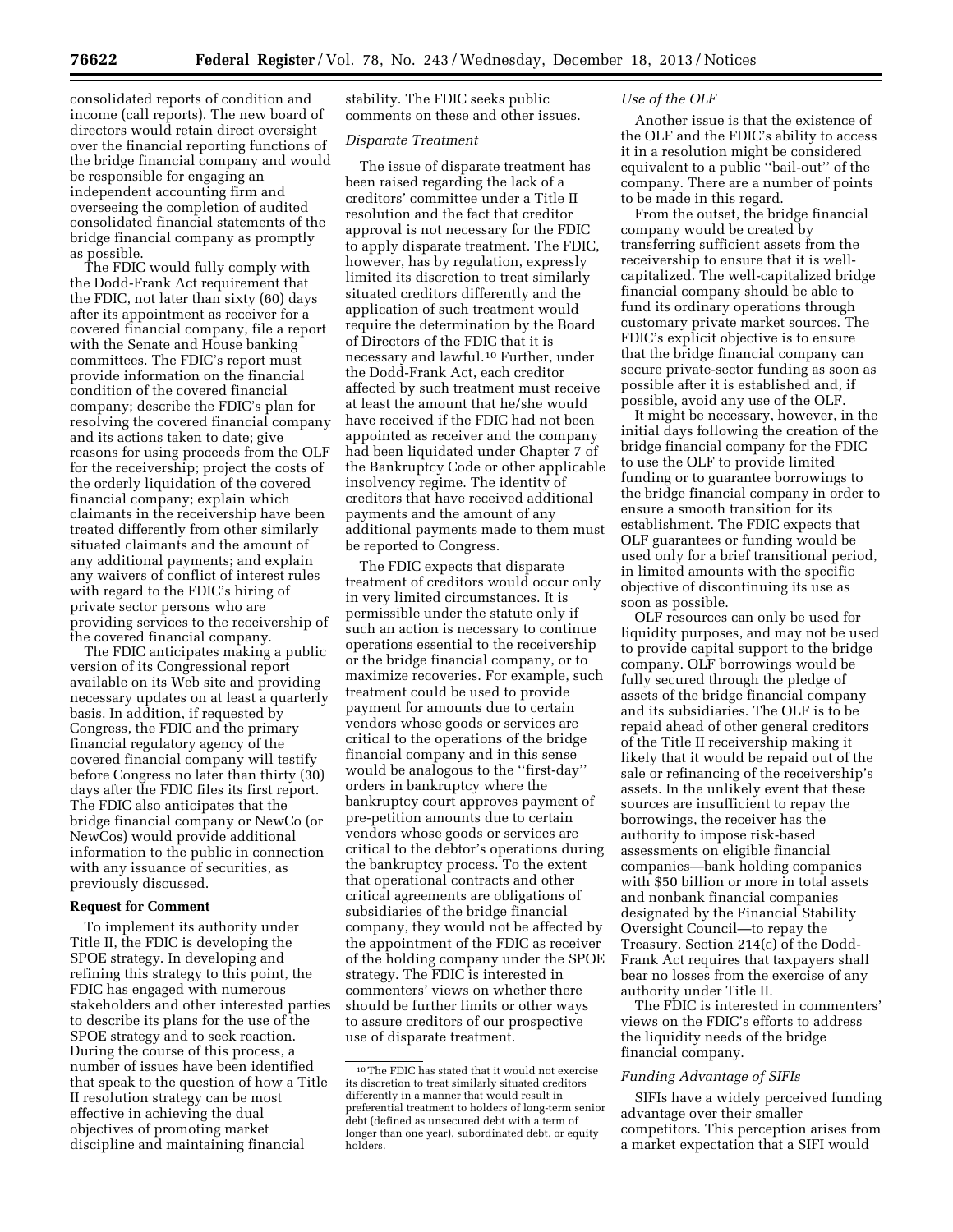receive public support in the event of financial difficulties. This expectation causes unsecured creditors to view their investments at a SIFI as safer than at a smaller financial institution, which is not perceived as benefitting from an expectation of public support. One goal of the SPOE strategy is to undercut this advantage by allowing for the orderly liquidation of the top-tier U.S. holding company of a SIFI with losses imposed on that company's shareholders and unsecured creditors. Such action should result in removal of market expectations of public support.

The successful use of the SPOE strategy would allow the subsidiaries of the holding company to remain open and operating. As noted, losses would first be imposed on the holding company's shareholders and unsecured creditors, not on the unsecured creditors of subsidiaries. This is consistent with the longstanding source of strength doctrine which holds the parent company accountable for losses at operating subsidiaries.

This outcome raises issues about whether creditors, including uninsured depositors, of subsidiaries of SIFIs would be inappropriately protected from loss even though this protection comes from the resources of the parent company and not from public support. Creditors and shareholders must bear the losses of the financial company in accordance with statutory priorities, and if there are circumstances under which the losses cannot be fully absorbed by the holding company's shareholders and creditors, then the subsidiaries with the greatest losses would have to be placed into receivership, exposing those subsidiary's creditors, potentially including uninsured depositors, to loss. An operating subsidiary that is insolvent and cannot be recapitalized might be closed as a separate receivership. Creditors, including uninsured depositors, of operating subsidiaries therefore, should not expect with certainty that they would be protected from loss in the event of financial difficulties.

The FDIC is interested in commenters' views on the perceived funding advantage of SIFIs and the effect of this perception on non-SIFIs. Specifically, does the potential to use the OLF in a Title II resolution create a funding advantage for a SIFI and its operating companies? Would any potential funding advantage contribute to consolidation among the banking industry that otherwise would not occur? Additionally, are there other measures and methods that could be used to address any perceived funding advantage?

## *Capital and Debt Levels at the Holding Company*

The SPOE strategy is intended to minimize market disruption by isolating the failure and associated losses in a SIFI to the top-tier holding company while maintaining operations at the subsidiary level. In this manner, the resolution would be confined to one legal entity, the holding company, and would not trigger the need for resolution or bankruptcy across the operating subsidiaries, multiple business lines, or various sovereign jurisdictions. For this resolution strategy to be successful, it is critical that the top-tier holding company maintain a sufficient amount of equity and unsecured debt that would be available to recapitalize (and insulate) the operating subsidiaries and allow termination of the bridge financial company and establishment of NewCo (or NewCos). In a resolution, the holding company's equity and debt would be used to absorb losses, recapitalize the operating subsidiaries, and allow establishment of NewCo (or NewCos).

The discussion of the appropriate amount of equity and unsecured debt at the holding company that would be needed to successfully implement a SPOE resolution has begun. Regulators are considering minimum unsecured debt requirements in conjunction with minimum capital requirements for SIFIs. In addition, consideration of the appropriate pre-positioning of the proceeds from the holding company's debt issuance is a critical issue for the successful implementation of the SPOE strategy.

The FDIC is interested in commenters' views on the amount of equity and unsecured debt that would be needed to effectuate a SPOE resolution and establish a NewCo (or NewCos). Additionally, the FDIC seeks comment on what types of debt and what maturity structure would be optimal to effectuate a SPOE resolution. The FDIC notes that there is a long-standing debate over the efficacy of using risk-based capital when determining appropriate and safe capital levels. The FDIC is interested in commenters' views whether the leverage ratio would provide a more meaningful measure of capital during a financial crisis where historical models have proven to be less accurate.

## *Treatment of Foreign Operations of the Bridge Financial Company*

Differences in laws and practices across sovereign jurisdictions complicate the resolvability of a SIFI. These cross-border differences include settlement practices involving

derivative instruments, credit swaps, and payment clearing-and-processing activities. In the critical moment of a financial crisis, foreign authorities might ring-fence a SIFI's operations in their jurisdictions to protect their interests, which could impair the effectiveness of the SPOE strategy. A key challenge for a successful resolution of a SIFI under the SPOE strategy, therefore, will be to avoid or minimize any potential negative effects of ring fencing of the SIFI's foreign operations by foreign supervisors in those jurisdictions.

SIFIs operate in foreign jurisdictions primarily through two forms of organization—subsidiaries or branches of the IDI. Foreign subsidiaries are independent entities, separately chartered or licensed in their respective countries, with their own capital base and funding sources. As long as foreign subsidiaries can demonstrate that they are well-capitalized and self-sustaining, the FDIC would expect them to remain open and operating and able to fund their operations from customary sources of credit through normal borrowing facilities. As to the issue of foreign branches, their operations are included in the U.S. IDI's balance sheet, and there would be no reason to expect the operations of the foreign branches to change since the parent IDI remains open and well-capitalized under the SPOE strategy. The FDIC is working with foreign regulators to ensure that a SIFI's operating subsidiaries and foreign branches of the IDI would remain open and operating while a resolution of the parent holding company proceeds.

A multiple point of entry (MPOE) resolution strategy has been suggested as an alternative to the SPOE resolution strategy. To minimize possible disruption to the company and the financial system as a whole, an MPOE resolution involving the cross-border operations of a SIFI would require having those operations housed within subsidiaries that would be sufficiently independent so as to allow for their individual resolution without resulting in knock-on effects. Independent subsidiaries could also arguably facilitate a SPOE strategy by having well-capitalized subsidiaries with strong liquidity that would continue operating while the parent holding company was placed in resolution.

A subsidiarization requirement could resolve some problems associated with the need for international coordination. However, it is not clear that such a requirement would resolve all of the issues associated with resolving a SIFI with foreign operations, such as those of interconnectedness or of needing the